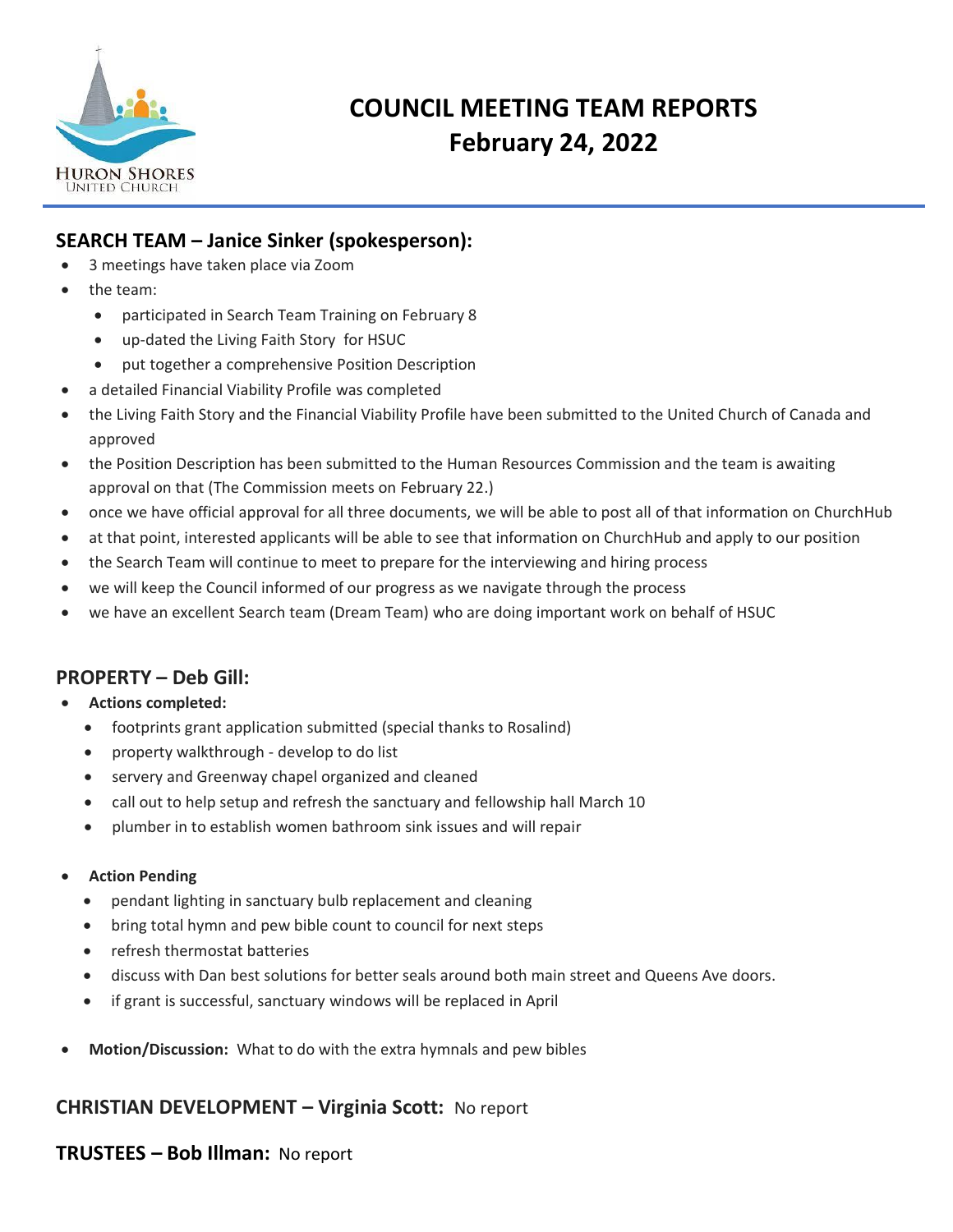## **MINISTRY & PERSONNEL: Steve Northey:**

- I continue to be impressed with how our staff continue to adapt to our ever changing landscape.
- Our Lay Pastoral Minister, Rosalind continues to fill the void since Kate's transition to long term disability. Council will be asked to consider whether or not HSUC wishes to continue with the LPM position once a Supply Minister is hired.
- Carey Eddy has indicated that she wishes to retire from her position. Rhonda Manore is working with Carey to learn the responsibilities of Carey's job. No date has been set yet for the transition.
- Janna is happy to report that Karlie is now back to school and life is returning to the new normal. With the building moving closer to being open daily, I will be talking to her about returning to the office during the week.
- Bob Stewart continues to do a good job keeping our building accessible by removing the snow and keeping the inside clean and safe.

## **WORSHIP REPORT – Ruth Ann Eagleson and Wilma Harris:**

- **Action Completed**
	- Created a new info letter for Worship Leaders
	- Communicated regularly with Worship Leaders
	- Communicated with Kate regarding Sabbatical video/service
	- Completed Google doc for services
	- Planned and guided Worship planning meeting, Feb.07
	- Attended rehearsals
	- Attended and led Bible Study
	- Met with Vince re: Accessibility issues
	- Wrote Shorelines announcement for St. Valentine's Day
	- Assisted organizing of Phone ministry

#### • **Action Pending**

- Planning for AGM and service
- Assisting with Lent and Easter

## **WOW – Bob Illman, Ruth Ann Eagleson and Rosalind MacDonald:** 44th General Council Virtually Feb 13 - Aug 7, 2022

For the first time in the church's 97-year history, the General Council is being held completely online. The 44th General Council started on February 13, 2022, and continues with a series of gatherings, learning and listening sessions, and decision-making meetings through the next seven months to August 2022. The deadline for proposals to be dealt with by General Council 44 is March 30, 2022. The deadline for Moderator nominees is June 16.

A recording of the opening session is available on The United Church of Canada YouTube channel. Also, you can Livestream on the YouTube channel. Or you can complete a free registration at <https://pheedloop.com/register/UCGC44/attendee/?>For your key times spot to be a visitor.